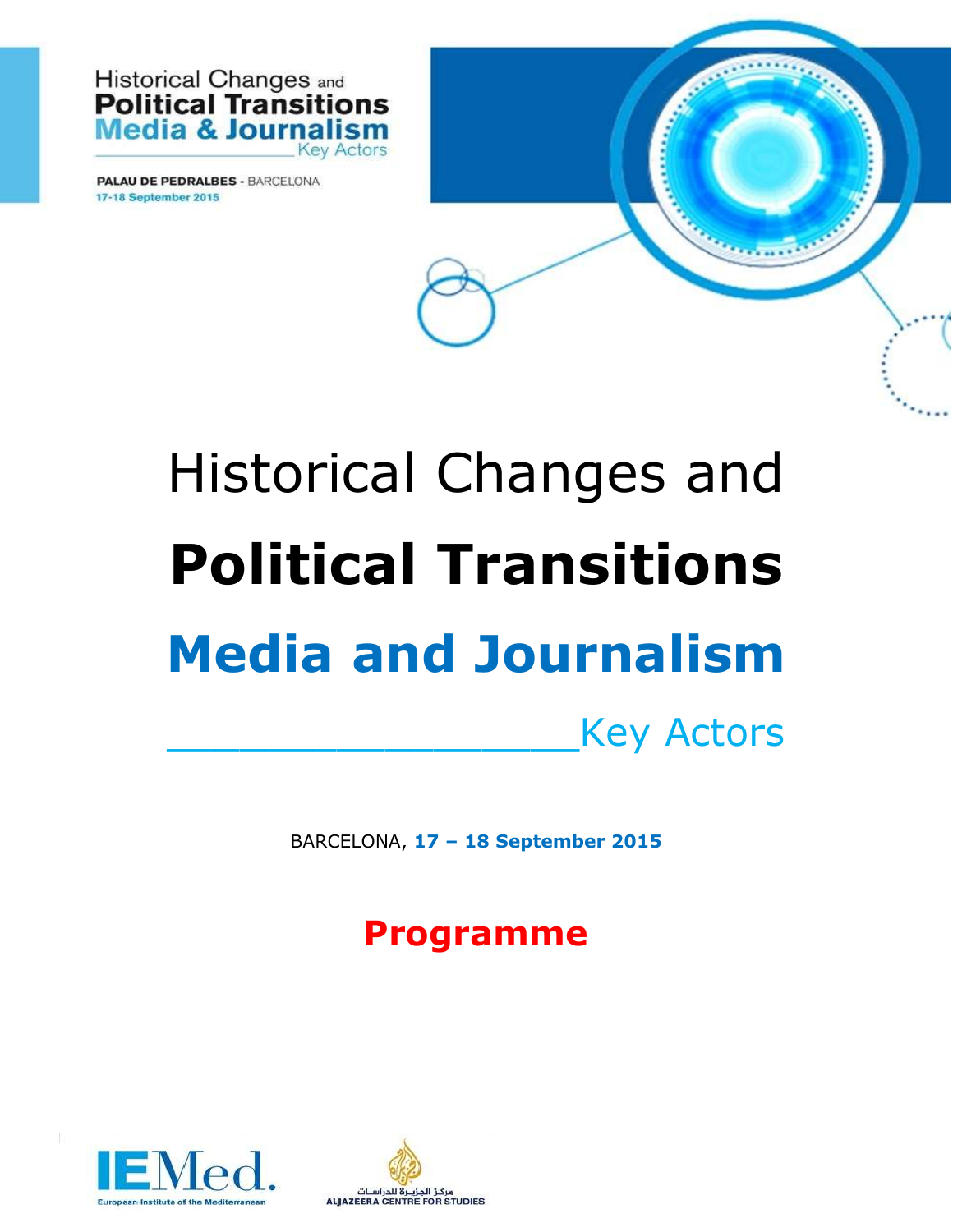## **Historical Changes and<br>Political Transitions<br>Media & Journalism Key Actors**

| 17th September 2015  |                                                                                                                                                                                                                                                                                                                                                                                                                                                           |
|----------------------|-----------------------------------------------------------------------------------------------------------------------------------------------------------------------------------------------------------------------------------------------------------------------------------------------------------------------------------------------------------------------------------------------------------------------------------------------------------|
|                      |                                                                                                                                                                                                                                                                                                                                                                                                                                                           |
| $9.00 - 9.30$ am     | Registration                                                                                                                                                                                                                                                                                                                                                                                                                                              |
| $9.30 - 10.30$ am    | <b>Opening ceremony</b>                                                                                                                                                                                                                                                                                                                                                                                                                                   |
|                      | <b>Welcome remarks:</b>                                                                                                                                                                                                                                                                                                                                                                                                                                   |
|                      | <b>Senén Florensa</b> , executive president, European Institute of the Mediterranean, IEMed                                                                                                                                                                                                                                                                                                                                                               |
|                      | Salah Eddin Elzein Mohammed director, Al Jazeera Center for Studies                                                                                                                                                                                                                                                                                                                                                                                       |
|                      | <b>Keynote address:</b>                                                                                                                                                                                                                                                                                                                                                                                                                                   |
|                      | Fathallah Sijilmassi*, secretary general, Union for the Mediterranean                                                                                                                                                                                                                                                                                                                                                                                     |
| $10.30 - 11.00$ am   | Coffee break                                                                                                                                                                                                                                                                                                                                                                                                                                              |
|                      | <b>Media and transitions</b>                                                                                                                                                                                                                                                                                                                                                                                                                              |
| 11.00 am $- 1.00$ pm | What lessons can we extract from the experience of the media in the democratic processes in<br>South America, Eastern countries and Spain? What would have changed without journalists<br>ready to cover events? How far were they able to influence the outcome of those transitions?<br>What difficulties did they face and how did they overcome them? Is it possible to transfer<br>some good practices to the Arab world?                            |
|                      | <b>Chair: Moez Sinaoui</b> , spokesperson for the Presidency of the Republic of Tunisia and former<br>director of communication at Nessma TV                                                                                                                                                                                                                                                                                                              |
|                      | <b>Speakers:</b><br>Xavier Vidal-Folch, former deputy editor-in-chief, El País (Spain)<br>Ilhem Allagui, associate professor, Northwestern University in Qatar<br>Marwan Bishara, Al Jazeera senior political analyst, Al Jazeera Media Network<br>Bichara Khader, senior research associate, IEMed and president of the EuroMeSCo General<br>Assembly<br>Maciej Stasinski, journalist at Gazeta Wyborcza and correspondent of La Vanguardia in<br>Poland |
|                      | Discussants: Josep Maria Martí i Font, journalist and writer, president of the Association<br>of European Journalists in Catalonia; Rosa Massagué, columnist at El Periódico de Catalunya                                                                                                                                                                                                                                                                 |



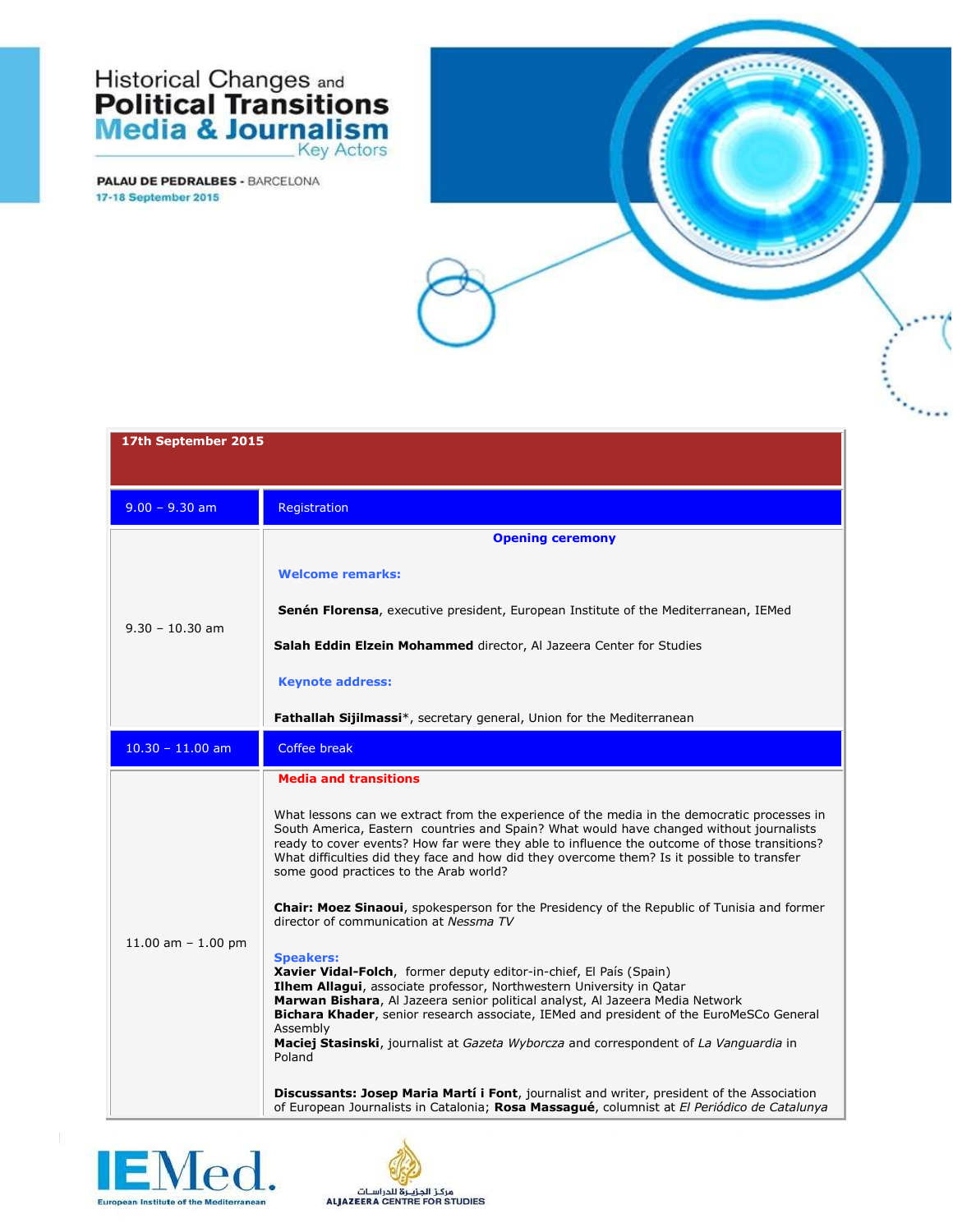## **Historical Changes and<br>Political Transitions<br>Media & Journalism** Key Actors

| $1.00 - 3.00$ pm | Lunch                                                                                                                                                                                                                                                                                                                                                                                                                                                                                                                                                                                                                                                                                                                                                                                                                                                                                                                                                                                                                                                                                                                                                                                                                              |
|------------------|------------------------------------------------------------------------------------------------------------------------------------------------------------------------------------------------------------------------------------------------------------------------------------------------------------------------------------------------------------------------------------------------------------------------------------------------------------------------------------------------------------------------------------------------------------------------------------------------------------------------------------------------------------------------------------------------------------------------------------------------------------------------------------------------------------------------------------------------------------------------------------------------------------------------------------------------------------------------------------------------------------------------------------------------------------------------------------------------------------------------------------------------------------------------------------------------------------------------------------|
| $3.00 - 4.30$ pm | New media for a new era<br>The achievement of greater freedom of expression has hastened the emergence of new<br>media. How can the new private media develop and win audiences if public media has<br>traditionally been pre-eminent? What changes must the public media face to recover its<br>credibility and reputation? How does the fragmentation of audiences and advertising<br>investment affect the emergence of new media? What new economically sustainable model is<br>needed in the Arab world for the emergence of new professional media?<br>Chair: Thembisa Fakude, head of research relations, Al Jazeera Center for Studies<br><b>Speakers:</b><br>François Bonnet, co-founder and editorial director of Mediapart<br>Fatima El Issawi, senior lecturer in Journalism, Essex University, and research fellow at the<br>Middle East Centre, London School of Economics<br>Ridha Kéfi, editor-in-chief of Kapitalis<br>Cristina Manzano, director of esglobal<br>Tñigo Sáenz de Ugarte, deputy director of Diario.es and author of the blog "Guerra eterna"<br>Discussants: Ihsane El Kadi, director of Maghreb Emergent; Federico Palomera,<br>secretary general, Spanish Commission for Cooperation with UNESCO |
| $4.30 - 5.00$ pm | <b>Coffee break</b>                                                                                                                                                                                                                                                                                                                                                                                                                                                                                                                                                                                                                                                                                                                                                                                                                                                                                                                                                                                                                                                                                                                                                                                                                |
| $5.00 - 6.30$ pm | Government, from control to the guarantee of free information<br>What legal changes favour the expansion of the media and journalism panorama? What<br>measures must the authorities take to guarantee rights linked to freedom of expression and<br>freedom of information? What progress has been made in terms of transparency and<br>accountability? Reform, constitution and new legislative frameworks.<br>Chair: Lurdes Vidal, editor-in-chief of afkar/ideas and chief officer for Arab and<br>Mediterranean Affairs, IEMed<br><b>Speakers:</b><br>Shaimaa Abulkhair, Avocats sans Frontières and former Middle East consultant for the<br>Committee to Protect Journalists<br>Larbi Chouikha, professor in communication, Institute for Press and Information Sciences,<br>Université de La Manouba<br>Beata Klimkiewicz, assistant professor at the Institute of Journalism and Social                                                                                                                                                                                                                                                                                                                                   |



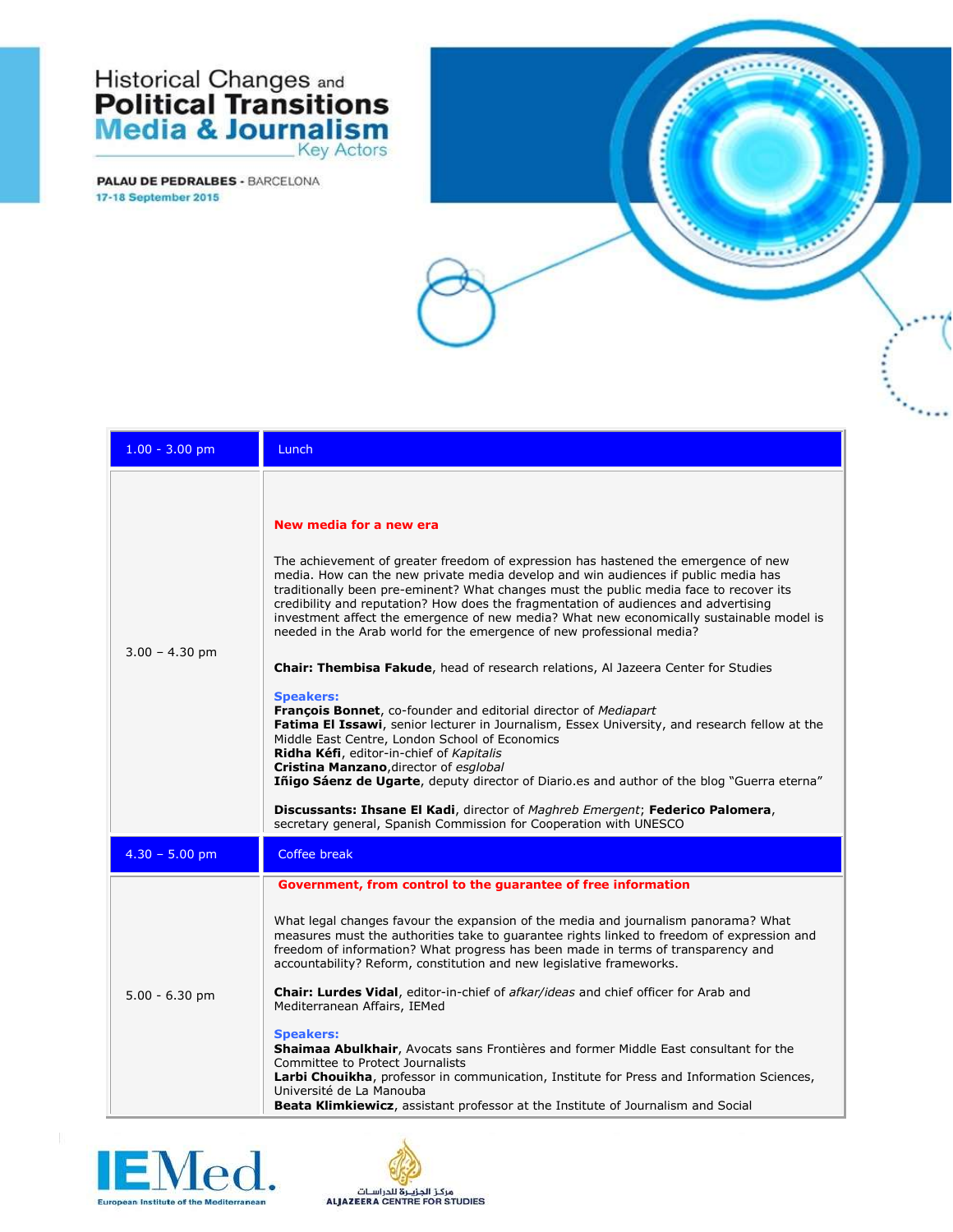## **Historical Changes and<br>Political Transitions<br>Media & Journalism** Key Actors

|                      | Communication, Jagiellonian University<br>Maâti Monjib, political analyst, human rights activist and professor at the Mohamed V<br>University<br>Naomi Sakr, professor of Media Policy, University of Westminster and former journalist,<br>editor and country analyst with The Economist<br>Discussants: Albert Sáez, deputy director of El Periódico de Catalunya; Ali<br>Lmrabet, journalist, founder of Demain Magazine and demainonline.com                    |
|----------------------|---------------------------------------------------------------------------------------------------------------------------------------------------------------------------------------------------------------------------------------------------------------------------------------------------------------------------------------------------------------------------------------------------------------------------------------------------------------------|
| 18th September 2015  |                                                                                                                                                                                                                                                                                                                                                                                                                                                                     |
|                      | Journalism that can meet the new challenges                                                                                                                                                                                                                                                                                                                                                                                                                         |
| $9.30 - 11.00$ am    | Citizen demands for information in the light of the changes are becoming more pressing. How<br>to meet the challenges of reporting from a country undergoing change? How to cover new and<br>far more plural parliamentary and political activity? How to develop new forms of investigative<br>journalism? How to incorporate revealing and rigorous news through data journalism and<br>fact-checking?                                                            |
|                      | Chair: Daoud Kuttab, director general at Community Media Network and chairman of Arab<br>Reporters for Investigative Journalism                                                                                                                                                                                                                                                                                                                                     |
|                      | <b>Speakers:</b><br>Abigail Fielding-Smith, reporter, The Bureau of Investigative Journalism, head of editorial<br>development at Coda Story and former Financial Times Beirut correspondent<br>Alain Gresh, journalist specialized on Middle East, at Le Monde diplomatique and Orient XXI<br>Zahera Harb, senior lecturer in International Journalism at City University London<br><b>Eduardo Martín de Pozuelo</b> , investigative journalist with La Vanguardia |
|                      | Discussants: Carme Colomina, columnist on International Affairs at ARA; Ricard<br>González, former correspondent of El Pais and ARA in Egypt                                                                                                                                                                                                                                                                                                                        |
| $11.00 - 11.30$ am   | Coffee break                                                                                                                                                                                                                                                                                                                                                                                                                                                        |
|                      | Relevance in the midst of the noise of global communications                                                                                                                                                                                                                                                                                                                                                                                                        |
| 11.30 am $- 1.00$ pm | How to select truthful and relevant news faced with the daily avalanche from endless sources?<br>What is the scope of the non-professional media that emerged through the new<br>communication technologies promoted by citizen journalists? What is the reach and influence<br>of bloggers? What is the future role of the media and international news agencies?<br>Chair: Noha Mellor, Professor of Media at University of Bedfordshire                          |
|                      | <b>Speakers:</b><br><b>Lina Attalah</b> *, editor-in-chief of the online newspaper <i>Mada Masr</i>                                                                                                                                                                                                                                                                                                                                                                 |